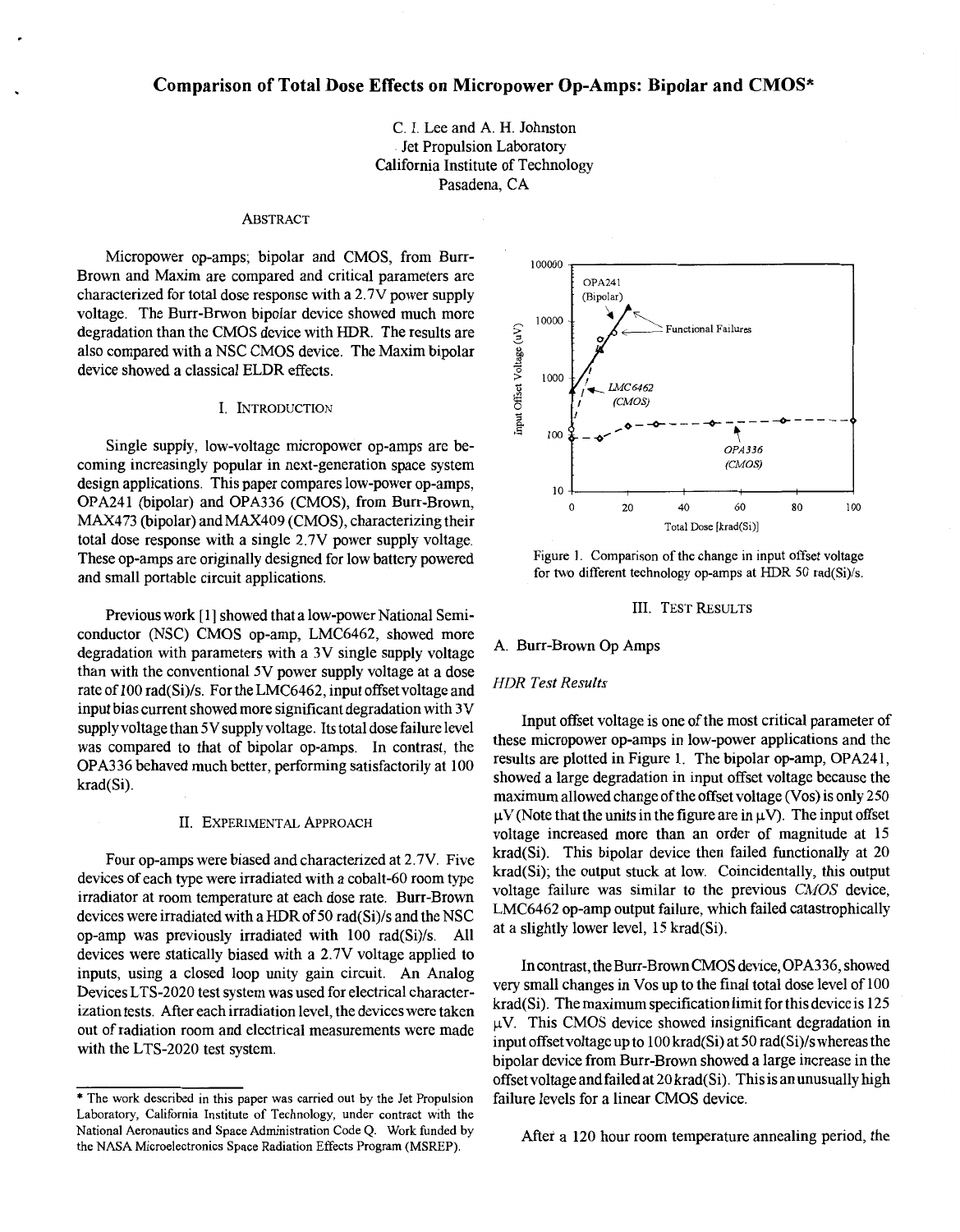<span id="page-1-0"></span>

Figure 2. Input bias current degradation comparison of two different op-amp technologies with 50 rad(Si)/s.<br> $4\pi^7$  at 3

output of the bipolar devices was still stuck low and the op-amp was not functional. Parameters did not anneal after 168 hour room temperature and high temperature 100°C annealing period.

=sss"=

Input offset voltage of the other CMOS op-amp from NSC LMC6462 showed significant degradation. It exceeded the maximum specification limit of 3.7 mV at 8 krad(Si) and continuously increased up to the total dose level of 15 krad(Si) where the device became nonfunctional. The output voltage stuck at low so that the output high (Voh) could not be measured. The input offset voltage ofthe LMC6462 showed arecovery after high temperature 100°C annealing [1]. The amount of degradation in the input offset voltage is very different than the other Burr-Brown CMOS op-amp, OPA336.

The input bias current (Iib) of the bipolar op-amp, OPA24 1, increased sharply up to 10 krad(Si). Then, it increased less severely to 20 krad(Si) where the device failed functionally. The [degradation is shown in a solid line in Figure 2](#page-2-0). The maximum specification limit is 20 nA. This device exceeded this maximum limit at below 10 krad(Si), a very low total dose level for a bipolar device.

The input bias current of the Burr-Brown CMOS device (OPA336) showed insignificant degradation up to 100 krad(Si) where devices were still operational. The specification limit of Iib on this device is  $\pm 10$  pA maximum but it **is** remained below 10 **pA** even at 100 krad(Si). The input bias current of the other CMOS op-amp (LMC6462) degraded more than an order of magnitude above the specification limit of 0.2 nA max at about *5 krad(Si)*. This substantial increase in current is not a typical result of CMOS devices in low-voltage applications. The input bias current of the LMC6462 recovered during room-temperature annealing.

The supply current is specified  $28 \mu A$  maximum for the OPA241 and 32  $\mu$ A maximum for the OPA336. The bipolar device, OPA241 op-amp, showed much more severe degrada-



Figure **3.** Change in supply currents for the Burr-Brown OPA241 and OPA336, and the NSC LMC6462 with 50 rad(Si)/s.

[tion than the CMOS device, OPA336, asshown in Figure 3](#page-3-0). The [supply current exceeded the specification limits at about 2](#page-2-0)  krad(Si) forbipolar device and 15 krad(Si) for the CMOS device. The NSC CMOS op-amp, LMC6462, however, showed much more large increase in the supply current up to the total dose level of 15 krad(Si). The supply current exceeded the specification limit of 75  $\mu$ A at about 5 krad(Si).

### *LDR Test Results*

The CMOS opamp, OPA336 showed more degradation at lower total dose levels, below 12 krad(Si) as shown in Figure 4. This is an interesting results because it is not a typical behavior of CMOS devices. Slightly less degradation was observed compared to the HDR results up to the final dose level of 30 krad(Si) and devices were functional at that level. The input offset voltage was within the maximum specification limit of  $125 \mu V$  up to the HDR level of 15 krad(Si) and about 30 krad(Si) with LDR.



Figure 4. Comparison of input offset voltage degradation for the Burr-Brown OPA336 (CMOS) with two different dose rates.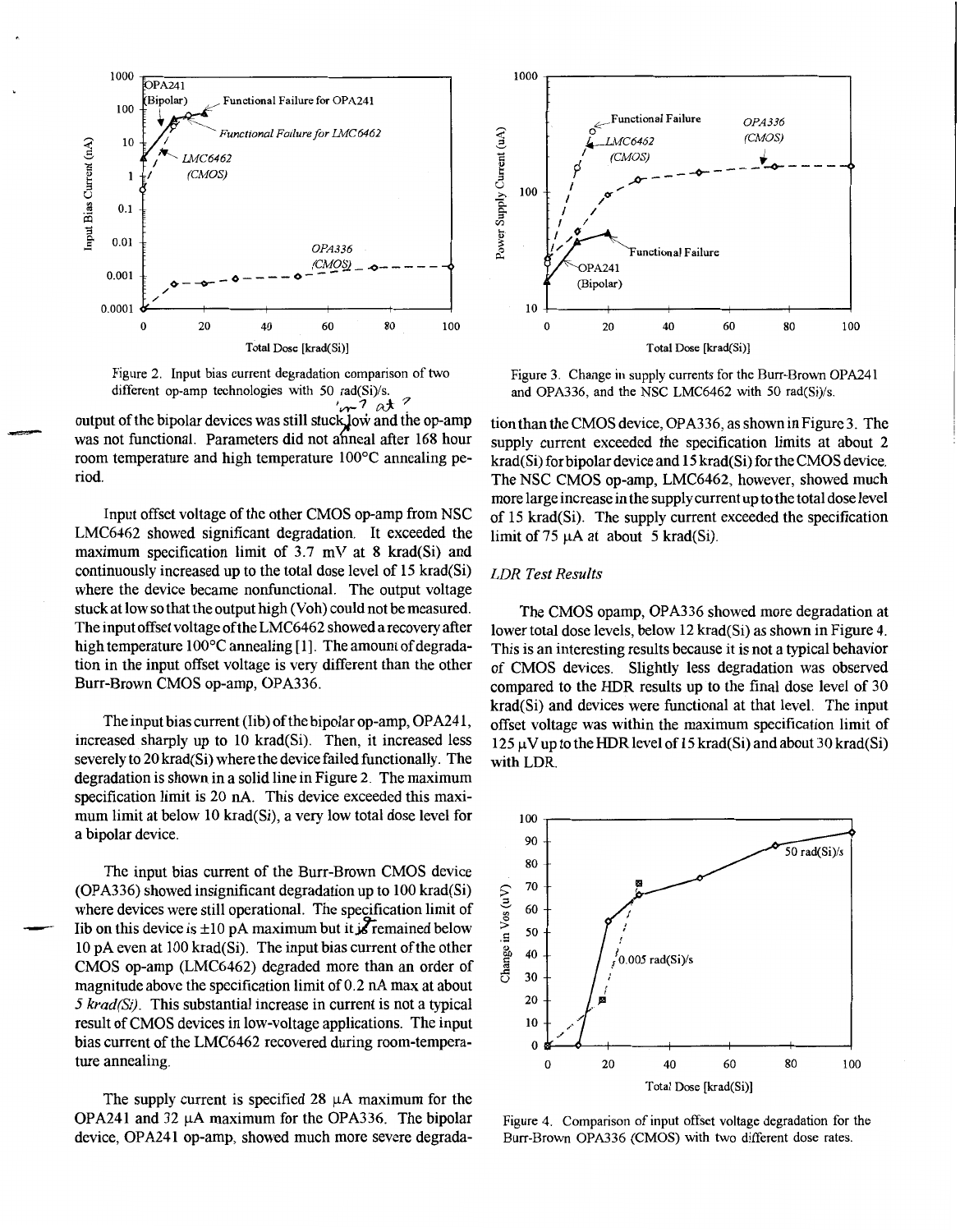<span id="page-2-0"></span>

Figure *5.* Comparison of input bias current degradation for the Burr-Brown OPA336 (CMOS) with two different dose rates.

The input bias current, however, showed larger degradation with HDR than LDR as shown in Figure **5.** The input bias current degradation was very small and stayed within the maximum specification limit is 10 pA for both dose rates. This parameter showed annealing in between the dose level of 18 and 30 krad(Si) with LDR.

Input offset voltage of the bipolar opamp, OPA24 1, did not show any enhanced low dose rate (ELDR) effects below 20 krad(Si) as shown in Figure **6.** The input offset voltage was with the maximum specification limit of 200  $\mu$ V for both dose rates. However, devices failed functionally at 20 krad(Si) with HDR. Devices showed lager degradation with LDR at higher total dose levels, but devices remained functional up to the final dose level of 30 krad(Si).

The input bias current of OPA241 also did not show any ELDR effects. It degraded much more severely with HDR than LDR as shown in Figure 7. This parameter was within the maximum specification limit of 50  $\mu$ A for both dose rates. However, the sharp increase in current at 20 krad(Si) could be major reason for the functional failure with HDR.



Figure 6. Comparison of input offset voltage degradation for the Burr-Brown OPA241 (bipolar) with two different dose rates.



Figure **7.** Comparison of input bias current degradation for the Burr-Brown OPA241 (bipolar) with two different dose rates.

## B. Maxim Op-Amps

The Maxim CMOS opamp MAX409 showed more input offset voltage degradation at lower total dose levels below 12 krad(Si) with LDR. It is shown in Figure **8.** Then annealed after 18 krad(Si) to the final dose level of 30 krad(Si). At higher dose, after 12 krad(Si), there is a definitely larger degradation with HDR as expected in CMOS devices. The maximum specification limit is 0.25 mV. Therefore, devices exceeded the specification limit at much lower level with LDR, about 2 krad(Si) and 10 krad(Si) with HDR.

Similar characteristics were observed for the input bias current for MAX409. Iib showed larger degradation at lower total dose levels, below **8** krad(Si) as shown in Figure 9. And much more larger increase in degradation at higher dose levels. However, due to the tight specification of 0.001 nA maximum limit, devices that were irradiated with LDR would exceed the specification at much earlier dose level.

The bipolar opamp, MAX473, however, observed ELDR



Figure **8.** Comparison of input offset voltage degradation for the Maxim MAX409 (CMOS) with two different dose rates.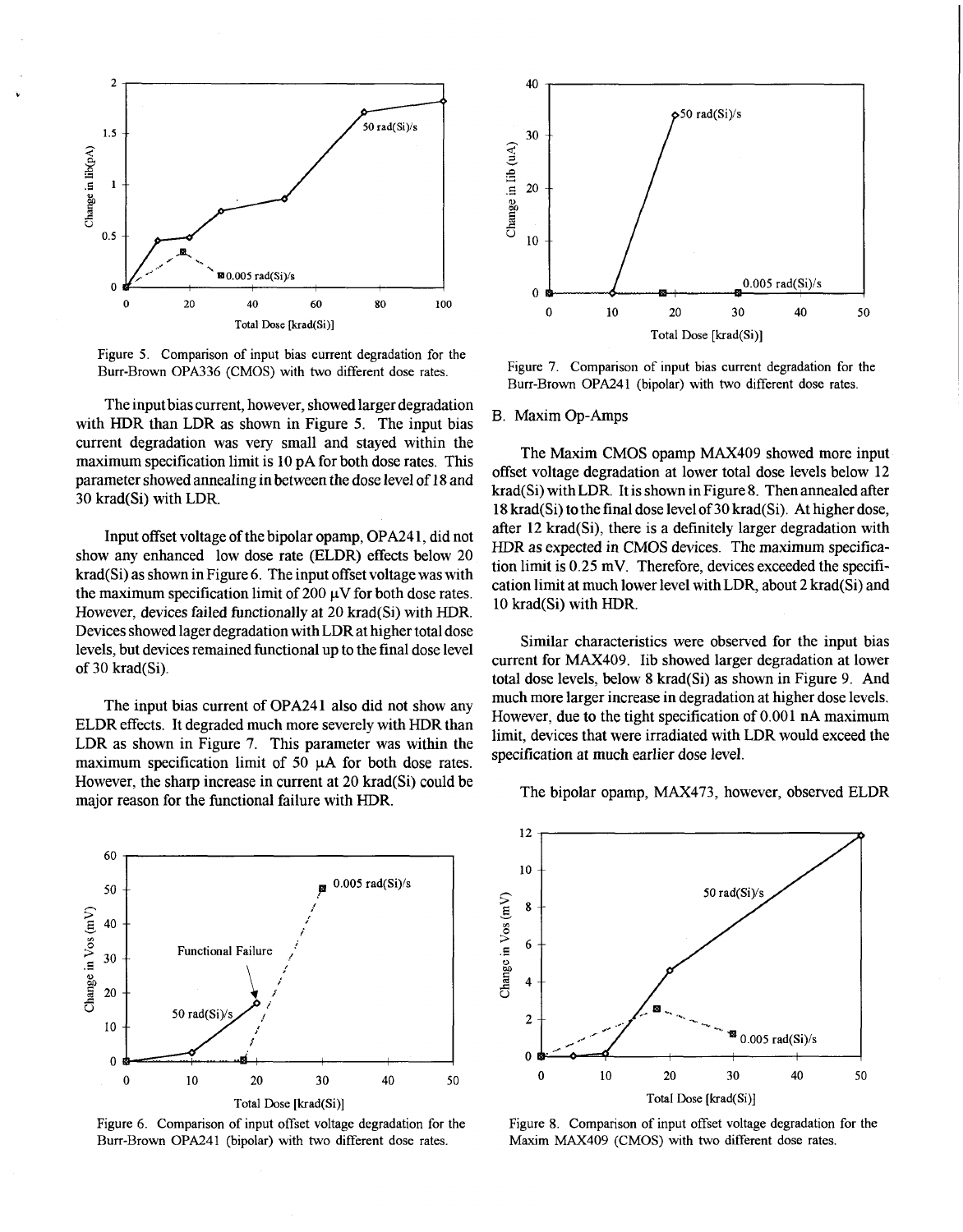

<span id="page-3-0"></span>.

Figure 9. Comparison of input bias current degradation for the Maxim MAX409 (CMOS) with two different dose rates.

effects. The input offset voltage degraded severely with LDR, almost **3** times greater than HDR results at 18 krad(Si) as shown inFigure 10. The maximum specification limit is 700 **uA.** It was exceeded at 12 krad(Si) with LDR and **36** krad(Si) with HDR. The ELDR degradation factor was about **3** times greater with LDR. The LDR degradation slope changed after 18 krad(Si) to 30 krad(Si), but it is still much larger than the HDR degradation.

The input bias current degradation of MAX473 is shown in Figure 11. The maximum specification limit of 80 nA was exceeded at 10 krad(Si) with LDR and 20 krad(Si) with HDR, factor by 2. The degradation was slightly greater at lower dose levels, below about 8 krad(Si). However, at higher total dose levels, the degradation is much more severe with LDR.

### 1V. DISCUSSION

The Burr-Brown bipolar micropower op-amp showed much more severe degradation with HDR than the CMOS micropower op-amp with a low power supply voltage of **2.7V.** This is a very







Figure 11. Comparison of input bias current degradation for the Maxim MAX473 (bipolar) with two different dose rates.

different test result thanolder reports which showed consistently the superior behavior of bipolar device technology than CMOS technology with HDR irradiation. Note that this bipolar op-amp is a higher voltage **(36V)** rated device, but it can be used in a low voltage applications as the manufacturer specified.

Table 1 lists the maximum operating rating voltages and functional failure levels for each devices. There is definitely a difference between the voltage rating and the functional failure level. The higher voltage rating devices, which have a thicker field oxide, showed much more sensitivity to radiation. Device structures will be examined using a scanning electron microscope (SEM) in detail and the results will be presented in the final paper.

The Burr-Brown CMOS device showed a promising result for low-power applications. Perhaps, this result will encourage the designers to use the CMOS op-amps in their low-power circuit designs and severe total dose radiation environments. Many bipolar devices show ELDR effects with LDR **[2-91.** 

| Device<br>(Manuf.)          | Technology  | Voltage<br>Rating | Functional<br>Failure Level  |
|-----------------------------|-------------|-------------------|------------------------------|
| <b>OPA241</b><br>$(Burr-B)$ | Bipolar     | 36V               | $20$ krad $(Si)$<br>(HDR)    |
| OPA336<br>(Burr-B)          | <b>CMOS</b> | 5V                | $>100$ krad $(S_i)$<br>(HDR) |
| LMC6462<br>(NSC)            | <b>CMOS</b> | 15V               | 15 krad(Si)<br>(HDR)         |
| <b>MAX409</b><br>(Maxim)    | <b>CMOS</b> | 10V               | 10 krad(Si)<br>(HDR)         |
| <b>MAX473</b><br>(Maxim)    | Bipolar     | 6V                | $30$ krad $(Si)$<br>(LDR)    |

Table **1.** Maximum Operating Rating Voltages for Devices